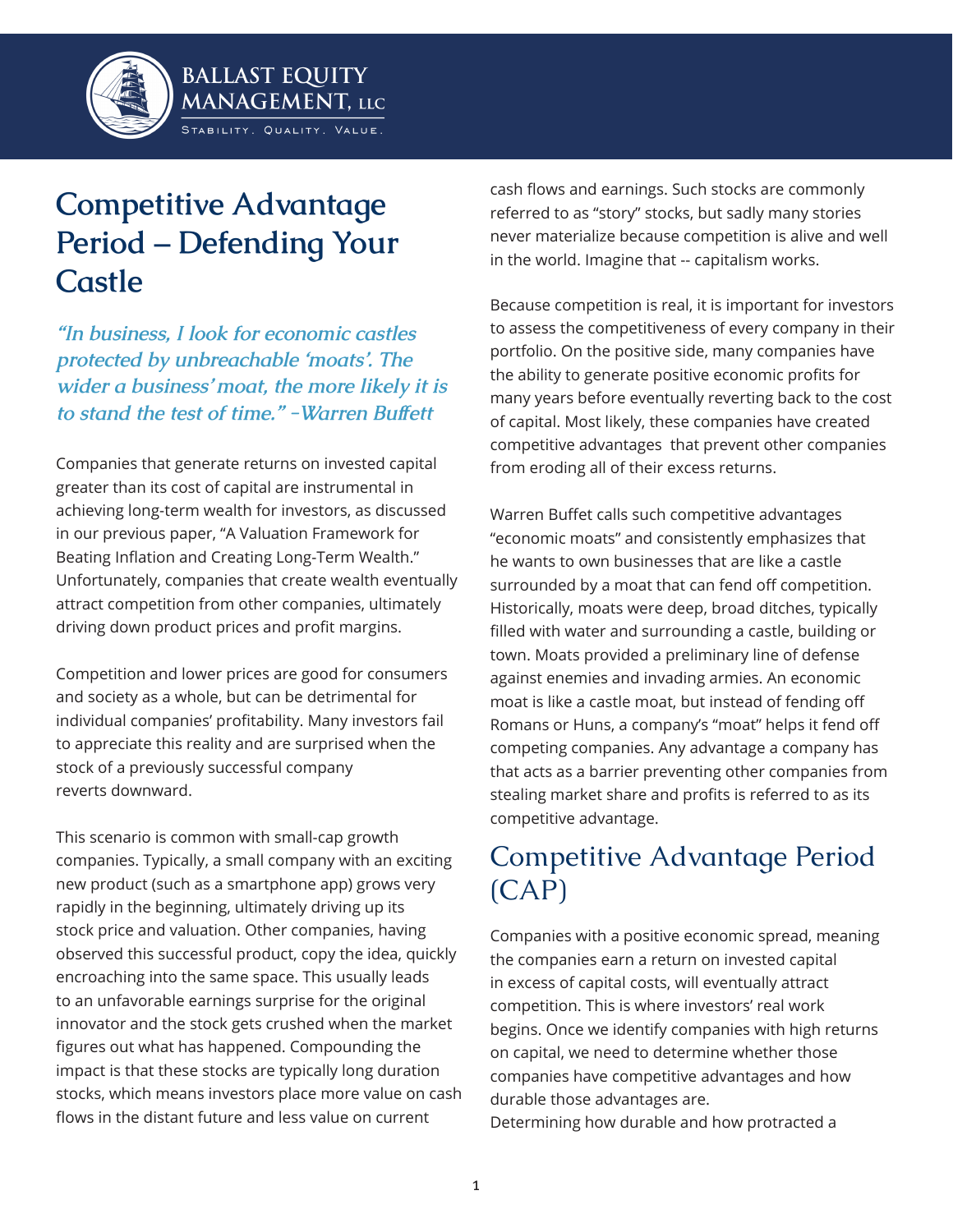company's Competitive Advantage Period (CAP) will be is key to successful valuation. We want a CAP that lasts far more than a year or two. Ideally, we want CAPs that last 10, 15 or even 20 years. Stocks with long CAPs that are bought at reasonable valuations can produce attractive returns and great wealth for investors well into the future. Companies with long CAPs should trade at higher multiples than their peers. However, many companies with short CAPs trade at high multiples due to the market's infatuation with earnings growth and story stocks.

### *"In spite of CAP's importance in the* analytical process-it remains one of the *PROPIECT A COMPONENTS of valuation.*" - (Mauboussin, et al., 1997).

Companies with long CAPs can be held for many years, thereby reducing trading costs, capital gains taxes, and market timing mistakes. High CAP stocks are justly labeled "sleep at night" stocks. For example, suppose a company like Coca-Cola misses an earnings estimate. Immediately, analysts publish negative reports, causing investors to panic and sell the stock. But investors who did their homework know that Coke has a very long competitive advantage period due to its tremendous brand identity and scale. These investors are likely to recognize the stock's decline as a buying opportunity. In contrast, if a speculative technology company misses its earnings, investors would need to quickly determine whether new entrants had broken through and permanently reduced the company's future prospects and profitability. A strong business does not survive from quarter to quarter, and one bad earnings announcement should not change the long-term outlook of a quality company with high future economic profits.

The concept of CAP is not new. In fact, it dates back to 1961, when Modigliani & Miller wrote their paper, "Dividend Policy, Growth, and the Valuation of Shares." In this paper, they asserted that a company's special investment opportunities would not last in perpetuity, but over some finite interval. They defined CAP as follows:

Value = 
$$
\frac{NOPAT}{V}
$$
 +  $\frac{I(R - WACC)CAP}{(WACC) (1 + WACC)}$ 

Rearranging terms, this gives,

$$
CAP = (Value * WACC - NOPAT) (1 + WACC)
$$
  
I (R - WACC)

where,

**CAP = Competitive Advantage Period NOPAT = Net Operating Profit After Tax WACC** = Weighted Average Cost Of Capital

I = Annualized New Investment in Working and Fixed **Capital** 

**R** = Rate of Return on Invested Capital

In his 1997 paper, "CAP – The Neglected Value Driver." Michael Mauboussin points out that as time goes on, competitive forces drive returns to a level approaching the cost of capital. He graphically illustrates CAP in three figures very similar to Figures 1, 2 and 3 below, where the vertical axis is the percentage of economic profits (return on invested capital less the cost of capital) and the horizontal axis is time. The shaded area under the curve represents the incremental value that management has created for shareholders. As we explain in our paper, "A Valuation Framework for Beating Inflation and Creating Long-Term Wealth," this is what the market should focus on in order to determine whether or not management creates or destroys value over time.

When creating a discounted Economic Profits Model, investors should estimate how long the CAP will last. To effectively do this, one must assess the competitive dynamics of the industries in which the company competes. The most commonly used framework, and we believe the gold standard for this analysis, is Michael Porter's five competitive forces. Porter was a pioneer in the development of competitive strategy in his revolutionary 1980 book "Competitive Strategy: Techniques for Analyzing Industries and Competitors." (Porter, 1980). We intend to dive deeper into the topic of competitive dynamics in our next paper. In the meantime. Porter's five forces can be summarized as follows: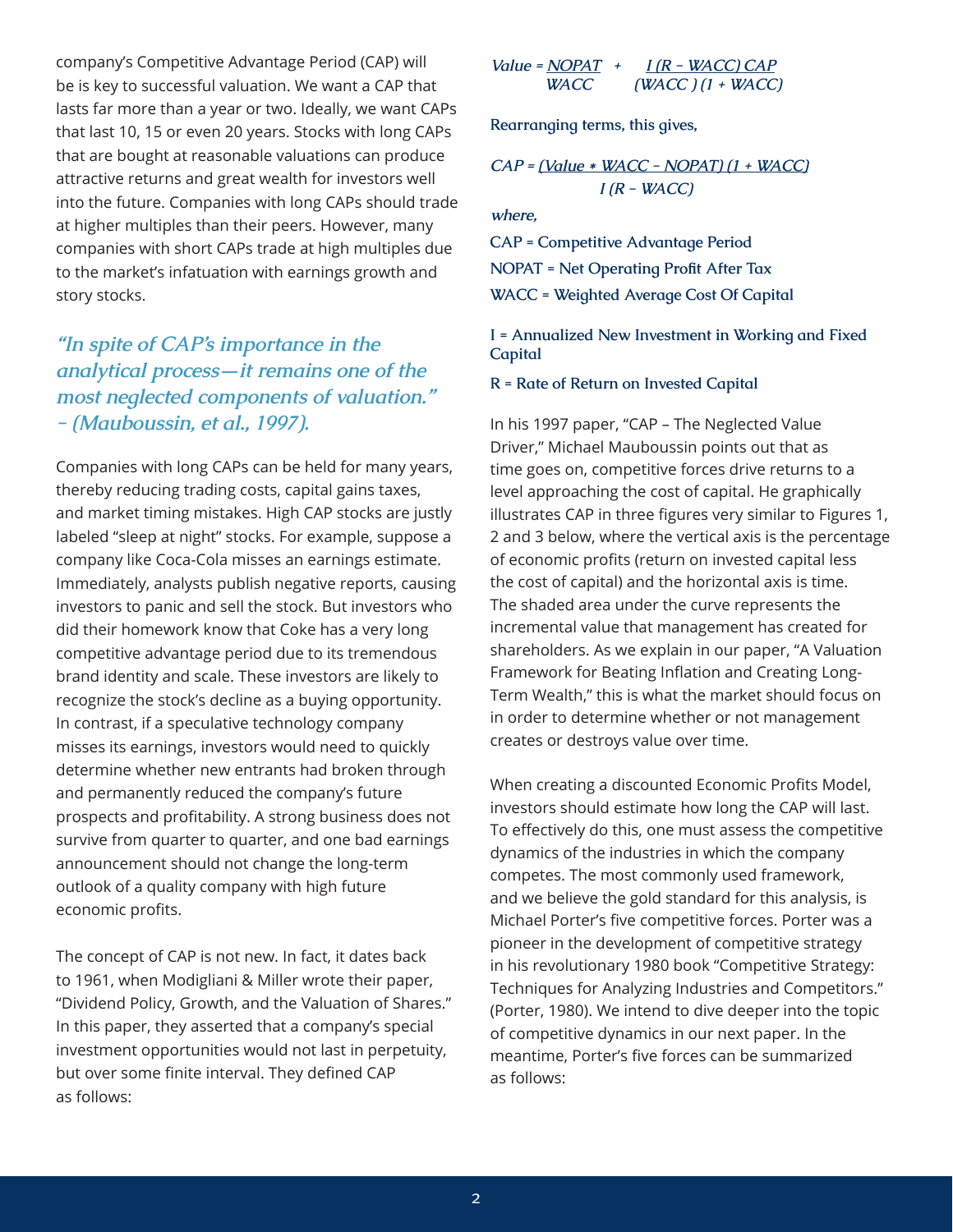- **1. Threat of new entrants** the higher the barriers to entry, the longer the CAP and vice versa
- **2. Threat of substitutes**  the lower the threat of substitutes, the longer the CAP
- **3. Bargaining power of customers**  the lower the customers' bargaining power, the longer the CAP
- **4. Bargaining power of suppliers** the lower the suppliers' bargaining power, the longer the CAP
- **5. Industry rivalry**  the lower the industry rivalry, the longer the CAP

### Short Competitive Advantage Period

A Short Competitive Advantage Period (in Figure 1 five years) would be typical for industries that exhibit traits of perfect competition. Perfect competition is a theoretical market structure used as a benchmark against which real-life market structures are compared. In real life, the industry that most closely resembles perfect competition - and would, therefore, exhibit short to no CAP - is agriculture. A farmer goes to market with corn or wheat and takes whatever price the commodity sells for on the exchange. Because the farmer's crop is identical to all others, the farmer cannot affect the price. No one farmer has a large market share, and no matter how much a farmer sells

into the market, it will not change the price. In such a market, it would be difficult if not impossible for any individual farmer to gain any type of competitive advantage versus other farmers. Under perfect competition, there are many buyers and sellers, and prices reflect supply and demand. Consumers have many substitutes if the product or service they wish to buy becomes too expensive or quality falls short. For example, if beef is too expensive, consumers can switch to chicken or pork. Furthermore, new firms can easily enter the market, increasing competition. If corn is more profitable than soybeans, a farmer can switch between plants each year. Companies earn just enough profit to stay in business and no more. If farmers were able to earn excess profits, other companies would enter the market or switch crops and drive profits back down to the bare minimum. If prices remain too low for a period of time, farmers would get out of the market or switch to more profitable crops. Companies that sell commodity type products with no specific attributes will earn no economic profits and operate at or near the industry cost of capital. Thus, their competitive advantage period is virtually non-existent.

Other industries operate with very short CAPs. An example is electronics manufacturing services (EMS). The EMS industry resides at the bottom of



### **Figure 1- Short Competitive Advantage Period**

*<i>Source:* Ballast Equity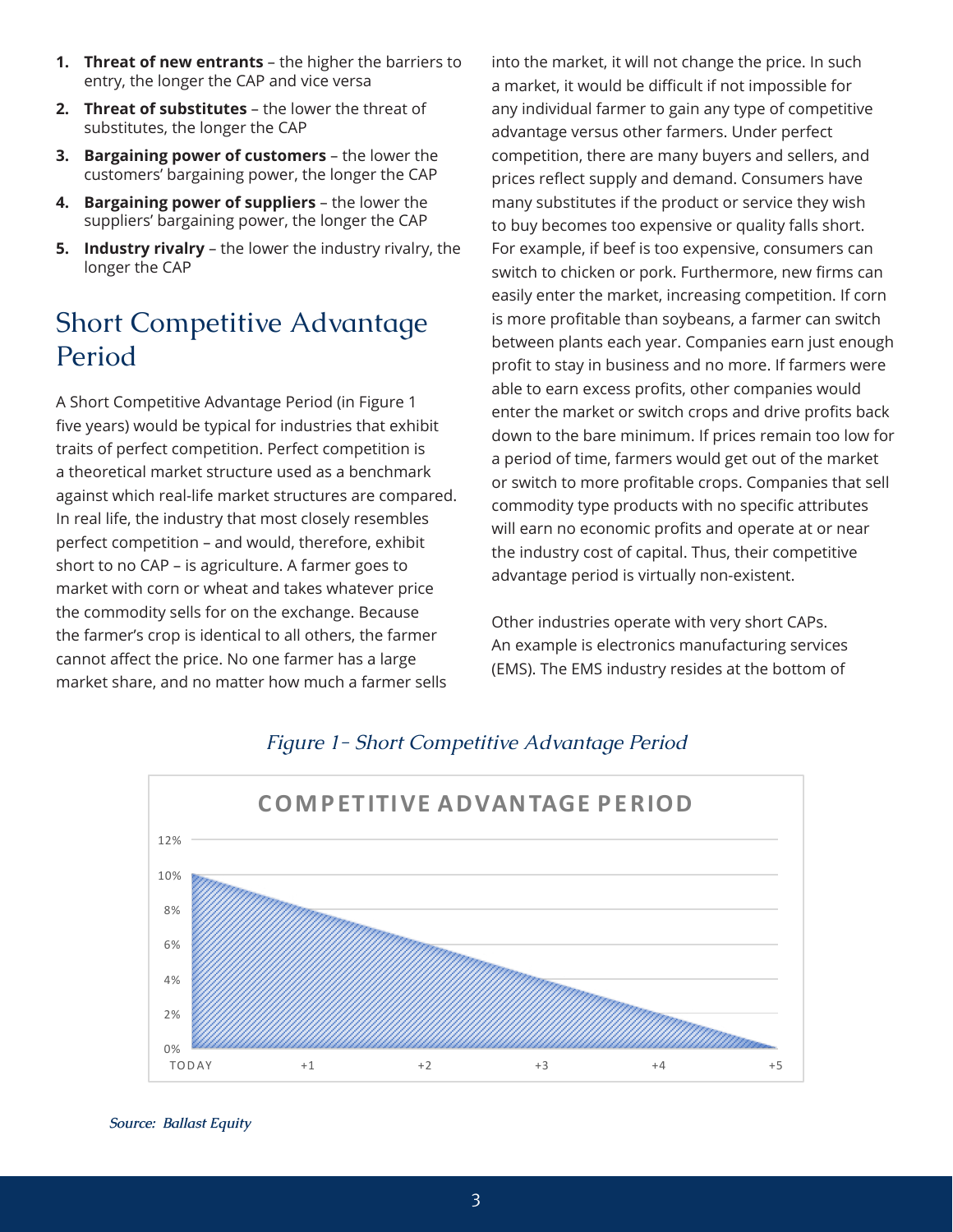the technology supply chain due to low technology differentiation, aggressive bidding for new business programs, and inferior margins. Barriers to entry in EMS are very low, allowing countless competitors across the globe to compete for business. Customers, therefore, hold considerable negotiating leverage and continually demand more services and/or lower prices to retain their business. As a result, EMS firms, such as Sanmina, Flextronics and Jabil, compete largely on price, which limits their ability to improve profitability and earn their cost of capital.

The EMS industry faces a vicious environment where firms are continually required to provide more services for less money. Such unfavorable dynamics keep a ceiling on the profitability potential of competitors within this industry. As a result, many EMS companies find it increasingly difficult to generate returns above their cost of capital. Competitive advantages are very difficult to obtain in the EMS industry, which means that even a five-year CAP might be generous.

### Long Competitive Advantage Period

At the opposite end of the CAP spectrum is a monopoly,

where a single company or group owns all or nearly all of the market for a given type of product or service. By definition, monopoly is characterized by an absence of competition, often resulting in high prices and possibly inferior products due to lack of incentive for innovation. There are very few true monopolies in real life. Utilities are considered monopolies if there is only one provider in a certain area, but even here, government typically regulates what the utility is able to charge. Such monopolies may enjoy very long competitive advantage periods, but would still achieve slim excess returns above the cost of capital. For individual companies, the best strategy is to position themselves in a profitable industry with some type of advantage to stifle competition.

Figure 2 shows how the CAP may last well into the future if a company possesses a competitive advantage that makes it hard for competitors to copy. The value creation period (shaded area) is much longer for this type of company.

An example of an industry with a long CAP is the system software industry, which exhibits significant competitive advantages due to high switching costs. Companies possess this advantage if buyers face significant inconvenience or expense to change



#### *Figure 2 – Long Competitive Advantage Period*

*Source: Ballast Equity*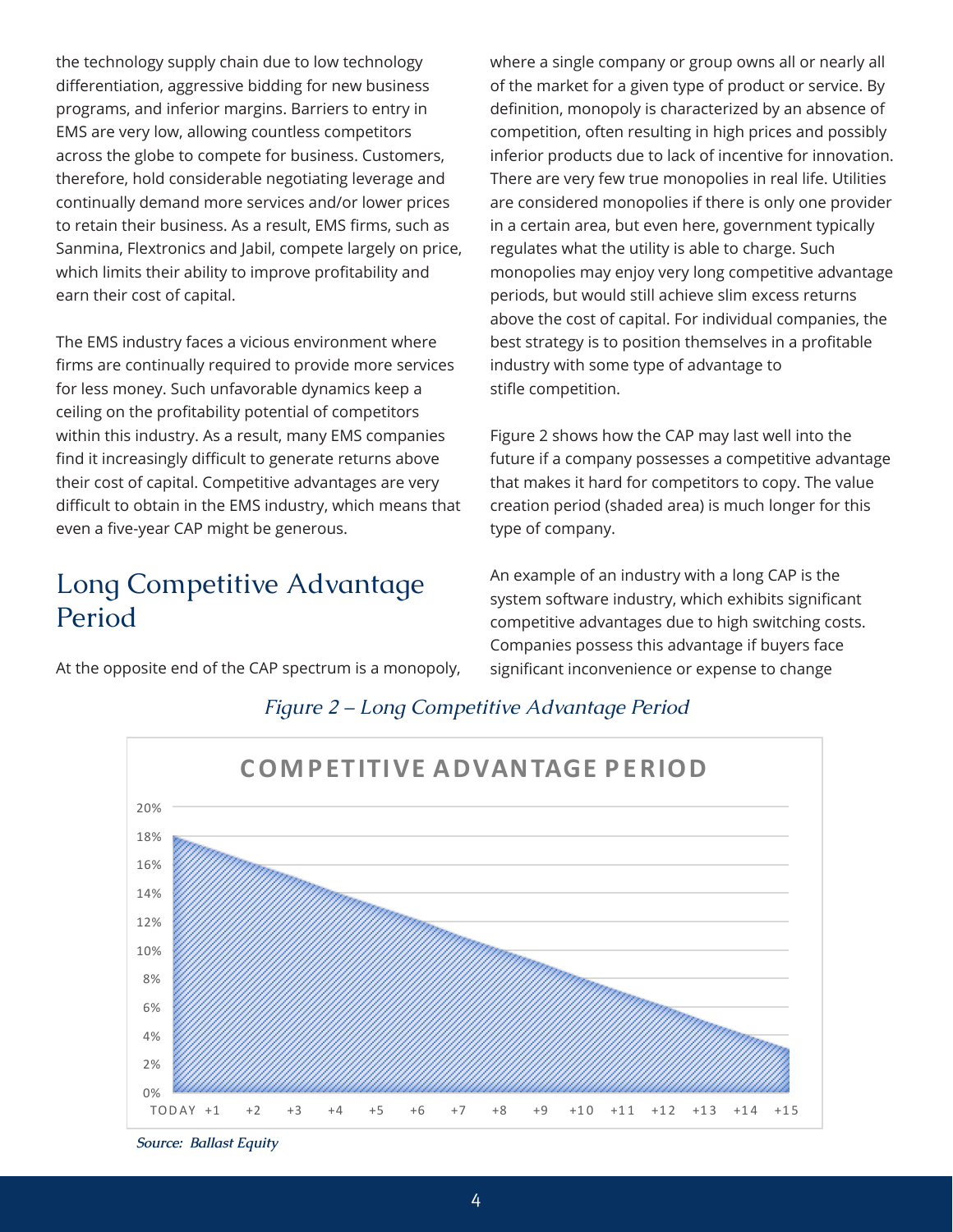

#### *Figure 3 – Common Competitive Advantage Period*

#### *Source: Ballast Equity*

from their products to another provider. In such cases, a competitor would have to offer substantial improvement in price or performance to motivate users to make a change. Consider how difficult it would be to switch your Microsoft Windows to a competitor's operating system. It most likely isn't worth the hassle for any potential savings or expanded capability.

High switching costs are an example of a barrier than can act as a moat, protecting a company from competition. These one-time costs for a buyer switching from one supplier's product to another's may include employee training costs, the price of new equipment, time invested in testing or qualifying a new product, need for technical expertise, product redesign, and lost production during a transition from one product to another. The higher these costs, the less prospect of a customer switching to another supplier. This is why customers tend to stick with their current technology and grudgingly pay yearly increases in maintenance or subscriber fees

### **Typical Competitive Advantage** Period

In the real world, the CAP period may not be as uniform as the theoretical presentations in Figures 1 and 2.

Rather, Figure 3 may be a more realistic representation. A company may have negative economic profits in the early stages as it invests heavily in new projects. Economic profits then eventually turn positive for a number of years as returns on those projects pay off. Then eventually economic profits revert back toward the cost of capital as the company matures or other competitors enter the industry. This is similar to a typical business cycle

### Conclusion

In practice, it can be difficult to pinpoint a specific numerical value for CAP. Nonetheless, qualitatively, CAP is extremely useful in the development of financial models. Attention to CAP forces analysts to carefully consider where a company and its industry are in the business life cycle. Awareness of CAP also places greater focus on the competitive landscape. We know that for the vast majority of companies, return on invested capital tends to converge toward their cost of capital over time. Carefully assessing an industry's competitive landscape and weighing the sustainability of a company's CAP can greatly improve the efficacy of a valuation model, thereby improving long-term portfolio returns.